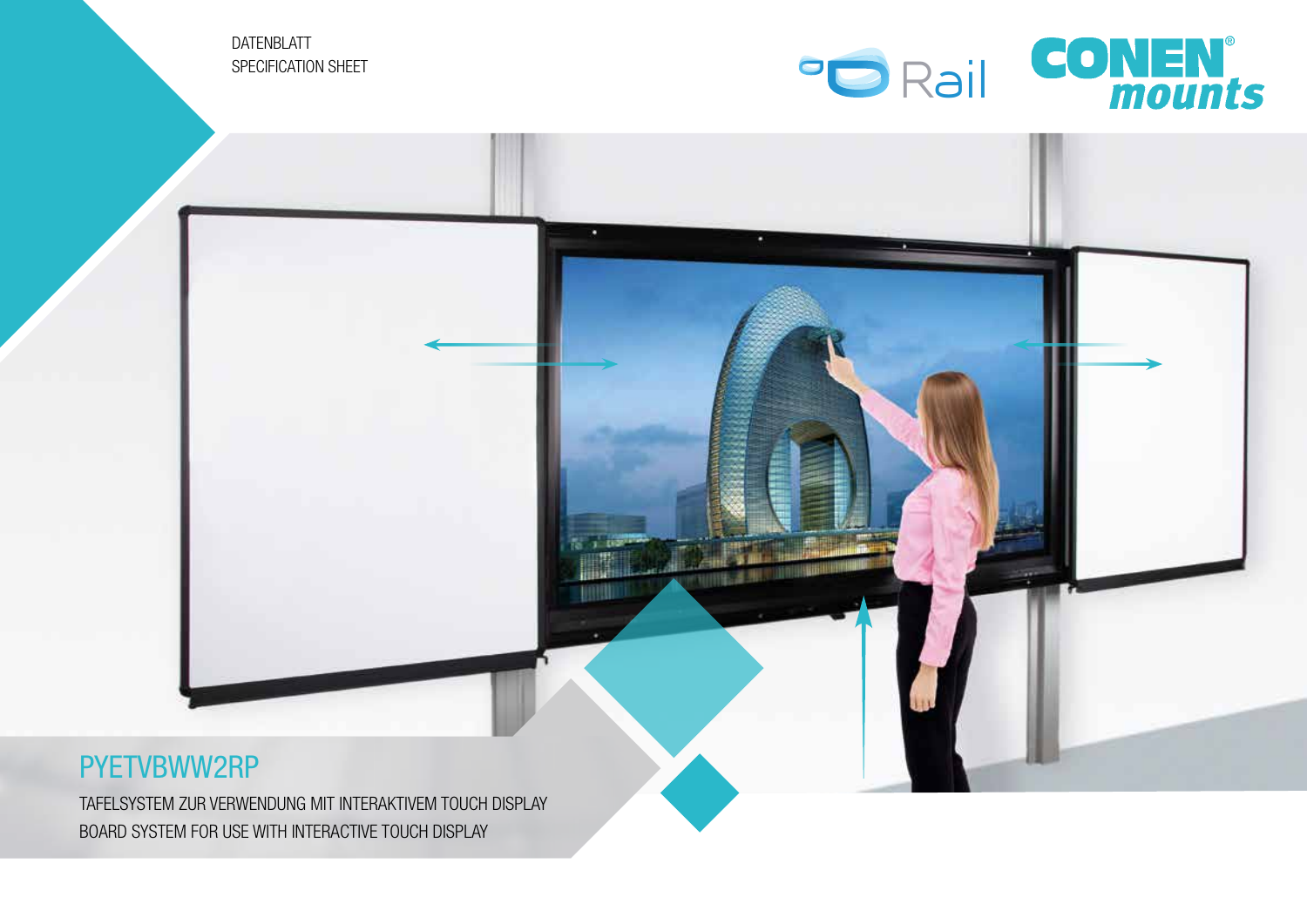DATENBLATT SPECIFICATION SHEET



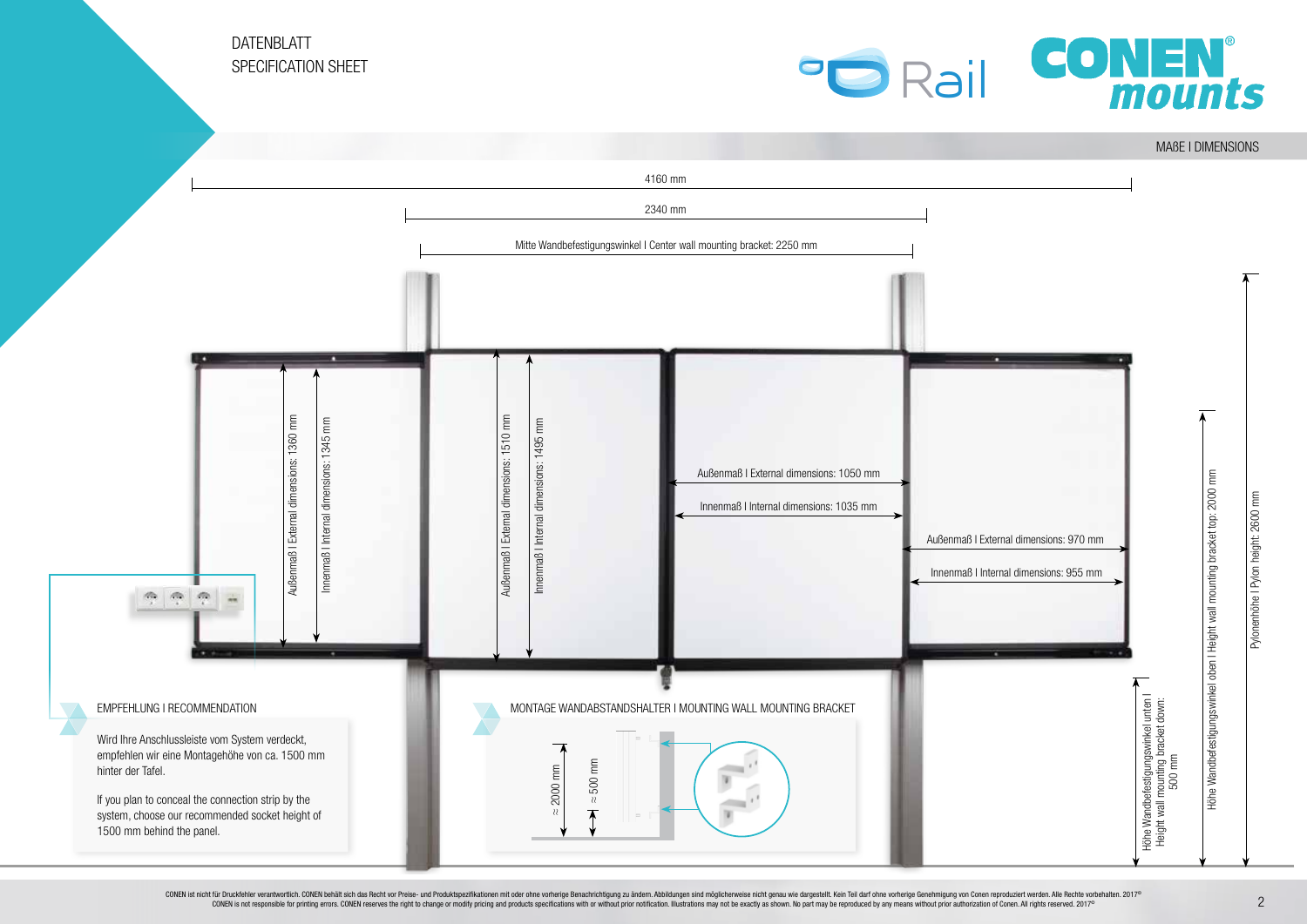DATENBLATT SPECIFICATION SHEFT







CONEN ist nicht für Druckfehler verantwortlich. CONEN behält sich das Recht vor Preise- und Produktspezifikationen mit oder ohne vorherige Benachrichtigung zu ändern. Abbildungen sind möglicherweise nicht genau wie dargest rturbuckness the mail of the State of the State of the State of the State und Froductspearliationen mit oder onle videos discussions in a media mail of the state and moducts secured by a mail of the state of the state of t